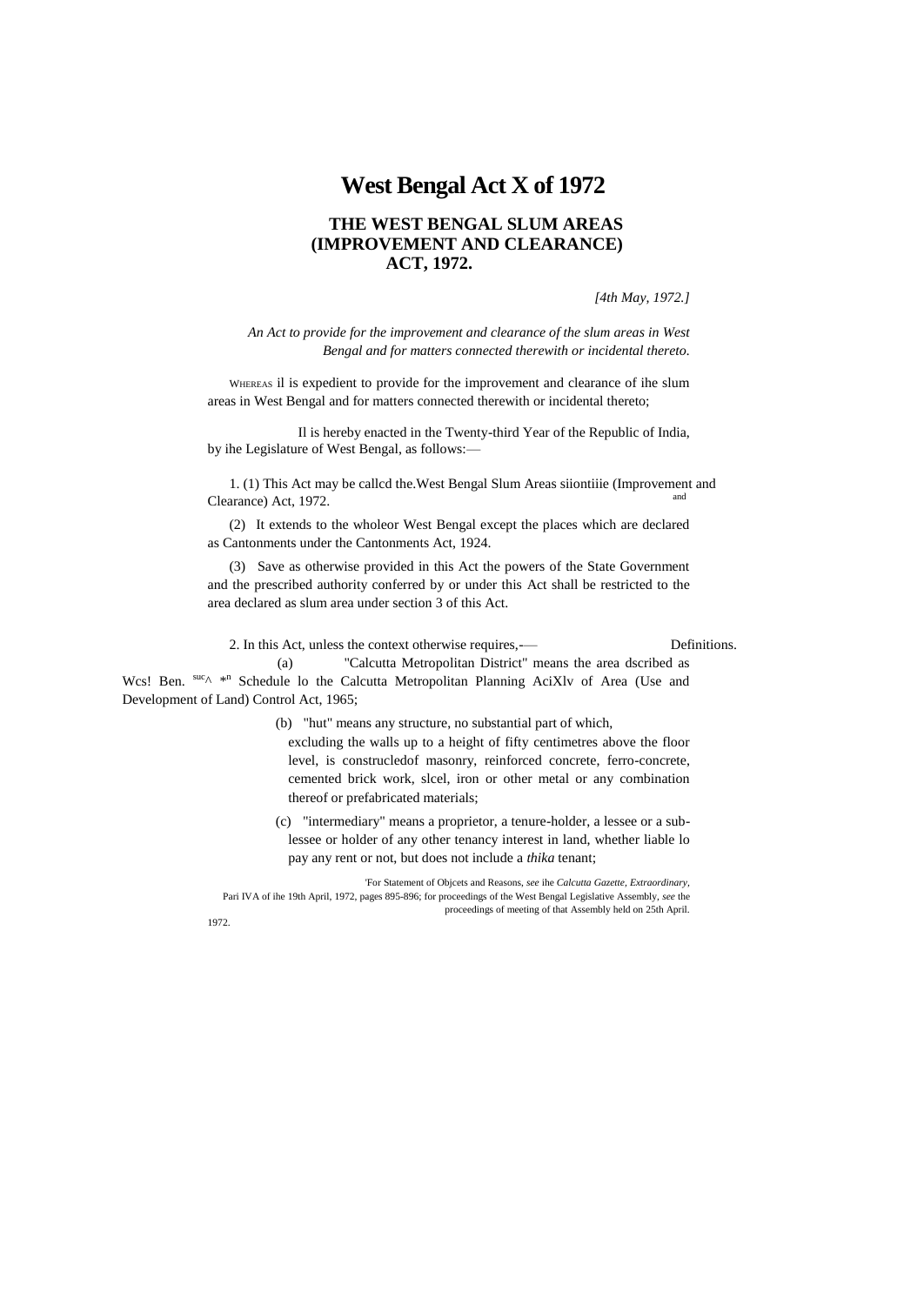*The West Bengal Shan Areas (Improvement and Clearance) Act. 1972.* **[West Ben. Act 316**

#### *{Section 2.)*

- (d) "notification" means a notification published in the *Official Gazette;*
- (e) "occupier", in relation lo any land, hut or other structure, includes—
	- (i) any person who, For the lime being, is paying, or liable lo pay, to the owner, the rent or any portion of the rent thereof,
	- (ii) an owner in occupation of, or otherwise using, such land, hut or other structure,
	- (iii) a rent-free tenant,
	- (iv) any person who is a licensee in occupation, and
	- (v) any person who is liable lo pay lo the owner damages for the use and occupation of such land, hut or other structure;
- (f) "owner", in relation to a land, hutorother structure, includes any person who is receiving or is entitled to receive the rent of such land, hul or other structure on his own account or on behalf of himself and others or as agent or trustee, or who would so receive the rent or be entitled lo receive it if the land, hut or other structure were let to a tenant;
- (g) "prescribed" means prescribed by rules made under this Act;
- (h) "prescribed authority" means—
	- (i) in respect of any area within the Calcutta Metropolitan District,—
		- (a) unless otherwise specified by the State Government, ihe Calcutta Metropolitan Development Authority constituted under scction 3 of the' Calcutta Metropolitan Development Authority Act, 1972, or
- Payment or **1572**, Payment Authority, specify, 1572, (b) such local authority, having jurisdiction over any slum within such area, as the State Government may, on the recommendation of the Calcutta Metropolitan

West Ben Acl XI of

- (ii) in respect of any other area, the local authority having jurisdiction over the area or any other authority, empowered by the Stale Government by notification, to perform the functions of the prescribed authority under this Act in such area;
- (i) "slum area" means the area declared as such by the State Government under section 3;
- (j) *"thika* tenant" has the same meaning as in the Calcutta *Thika*  Tenancy Act, 1949.

Wcsl Ben. Acl II of *1949,*

subsisicncc allowance.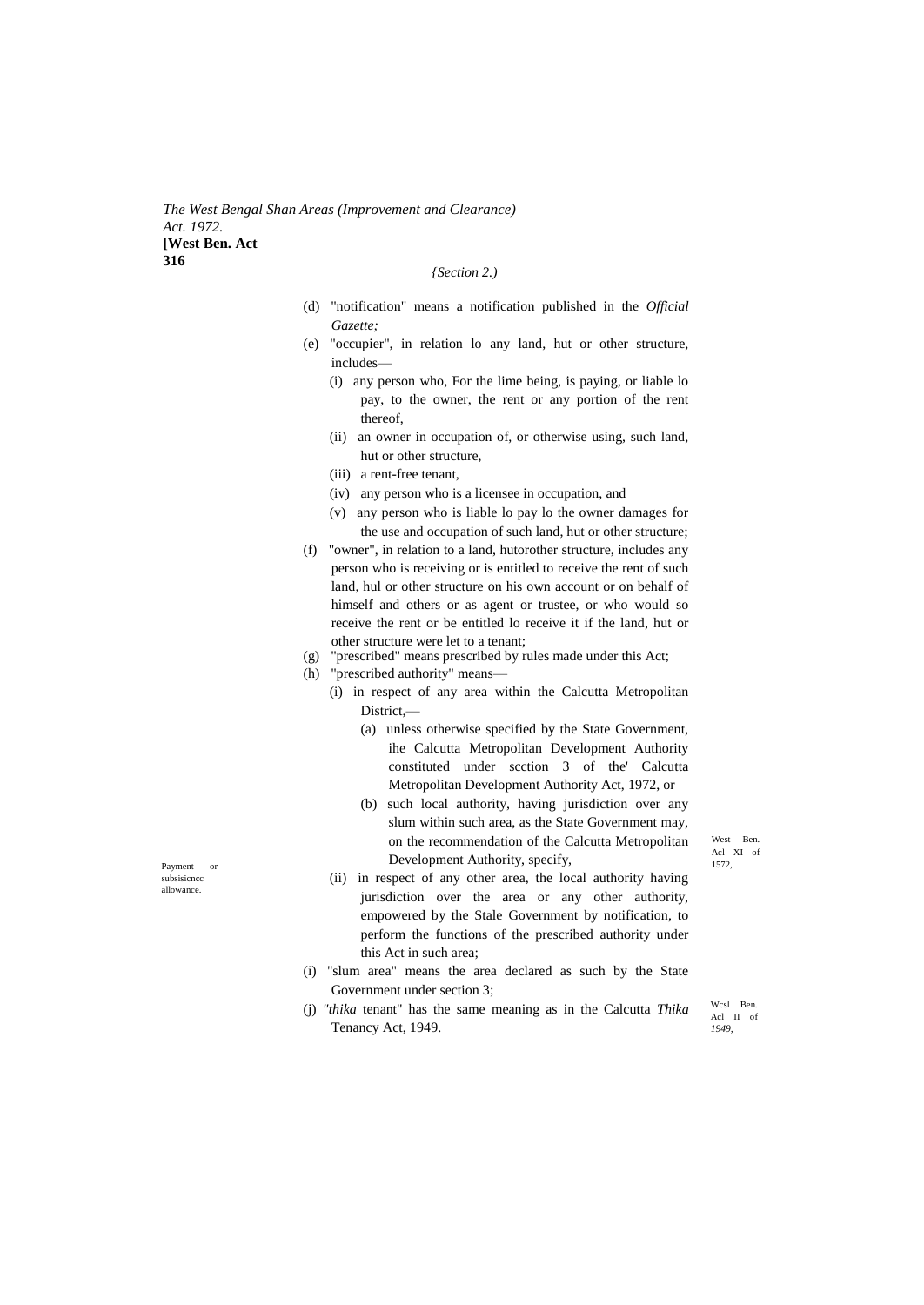## 317 *The***Wi'JY** *Bengal Slum Areas (Improvement and Clearance) Act. 1972.*

*(Sections 3-7.)*

3. If ihe Stale Government is satisfied thai Ihe conditions of the land, huts or other struclures in any area in such thaL the continued existence of such conditions would be injurious lo public health or safety or lo the health, hygiene or morals of the inhabitants of such area, il may, by notification, and in such other manner as may be prescribed, declare such area to be a slum area.

4. No new hui or other structure shall be erected, and no substantial addition to, or material^Iteration in, any existing hut or other structure shall be made, in any slum area except with che previous permission in writing of the prescribed authority, obtained in such manner as may be prescribed, and in accordance with such general or special conditions, if any. as Ihe prescribed authority may impose.

5. (1) Where any work in connection with the election of a new hut or other structure or addition lo, or alteration in, an existing hut or other s true tu re, h as bee n co mme n ced, is being carried on, or has been completed, in contravention of the provisions of section 4, the prescribed authority may, after giving the owner of the hut or other structure, a reasonable opportunity of being heard, serve a notice upon such owner requiring him lo demolish so much of the new hut or other structure as has been erected or so much of the addition or alteration as has been made, as the case may be, within such time as may be specified in the notice.

(2) On the failure of an owner to comply with the notice referred to in subsection (1) wilhin the time specified therein, Ihe prescribed authority may cause the new hut, OLher structure, addition or alteration specified in the said notice to be demolished and recover the expenses of such demolition from such owner as if such expenses were a public demand,

6. Where the prescribed authority is, upon the report from any of its officers or otherwise, satisfied that any hut or other structure in any slum area is, by reason of any omission lo make the necessary repairs, or by reason of any damage or sanitary inconvenience or any impediment to the flow of natural lighl or air, unfit for human habitation, it may serve upon the owner of such hut or other structure, a notice requiring him to carry out wilhin such time, not being less Chan sixty days, as may be specified in the notice, such measures as, in its opinion, are necessary to render such hut or other structure fit for human habitation.

7. Where sewer mains exist or have been laid within one hundred metres of any service privy or urinal in any hut or other structure or on any land appurtenant thereto wilhin a slum area, the prescribed authority may serve on the owner of such hut, other structure oriand, a notice requiring him—■

- (a) to get such privy connected with ihe sewer mains, or
- (b) in the case of a urinal, either lo close it or to gel it connected with the sewer mains,

wilhin such lime, not less lhan sixty days, as may be specified in the noiice.

Declaration of slum area.

Erection of, or addition or alteration to, hul or olher &(nicujrc be made with prior permission.

Power lo order demolition in ccnain areas.

Power \*n require ilie carrying ouL of certain measures.

Power to require scrvicc privy or urinal lo be connected with sewer mains,

X of 1972.]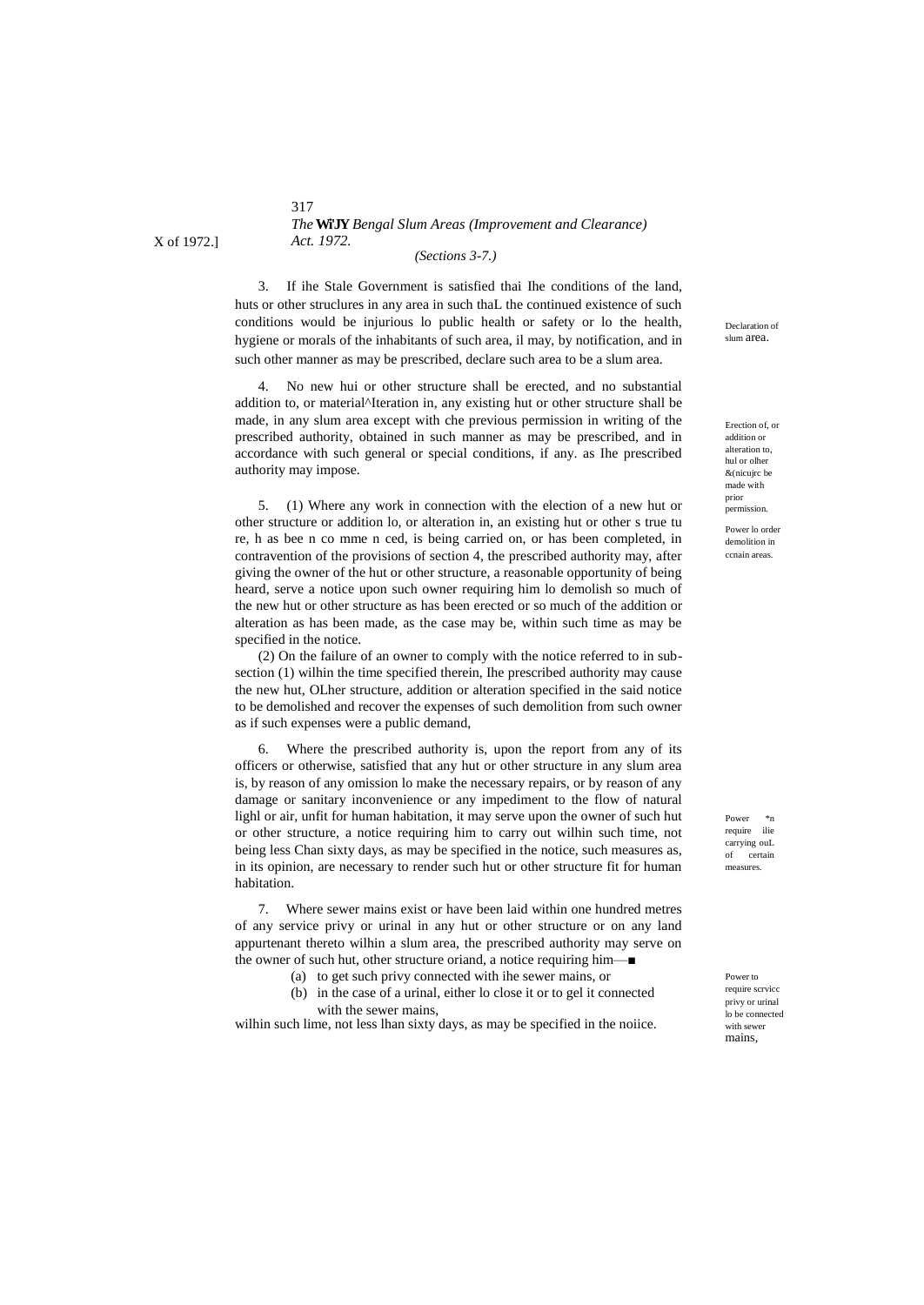#### *The West Bengal Shan Areas (Improvement and Clearance) Act. 1972.* **[West Ben. Act 318** *(Sections 8-10.)*

Power lo direct disdonlinuanci; or service privy or urinal.

8. Where, in any slum area, public conveniences connected either with the sewer mains or any septic tank exist or have been provided within such distance of any hut or other structure as the prescribed authority considers reasonable, it may serve a notice upon the owner of such hut or other structure requiring him within such time, not being less than sixty days, as may bespecified in the notice, todiscontinue the useof any service privy or urinal existing therein or on any land appurtenant thereto, and, if necessary, to demolish such service privy or urinal.

Power or prescribed authority [o cause certain works lo be Jflrii!,

9. (1) Efa notice served on the owner ofaliut, other structure or land under section 6, section 7 or section 8 is not complied with, within the lime specified therein, the prescribed authority may cause the work specified in the said notice to be done,

(2) All expenses incurred by the prescribed authority in causing any work to be done under sub-section (1), togetherwith interest thereon at the rate of six *per centum* per annum from the dale on which the demand for payment of such expenses is made until such payment, may be recovered by it from the owner of the hut, oLher structure or land as if they were a public demand,

10. (I) Subject lo the provisions oFlhis Act, the prescribed authority may prepare such improvement schcmes for the purpose of effecting such works of improvement as it may consider necessary in respect of any slum area and publish a copy of such schemes in such manner as may be prescribed.

(2) The improvement schemes prepared under sub-section (1) shall indicate the manner in which environmental improvements shall be carried out in the slum area, and may provide for all or any of the following matters, namely:—

- (a) water supply, whether from any existing main belonging lo a local authority or otherwise;
- (b) drainage and sewerage, whether to be connected with any existing channel or sewer main in the locality or otherwise;
- (c) construction of latrines connected either with the sewer mains or any septic tanks;
- (d) sewage and garbage disposal;
- (e) raising, lowering or levelling any land in the slum area;
- (0 lighting and paving of footways, passages and pathways;
- (g) improvementofhulsorothcrstructures;and
- (h) such other matters as may be considered necessary for carrying out the objects of this ACL.

Improvement schemes.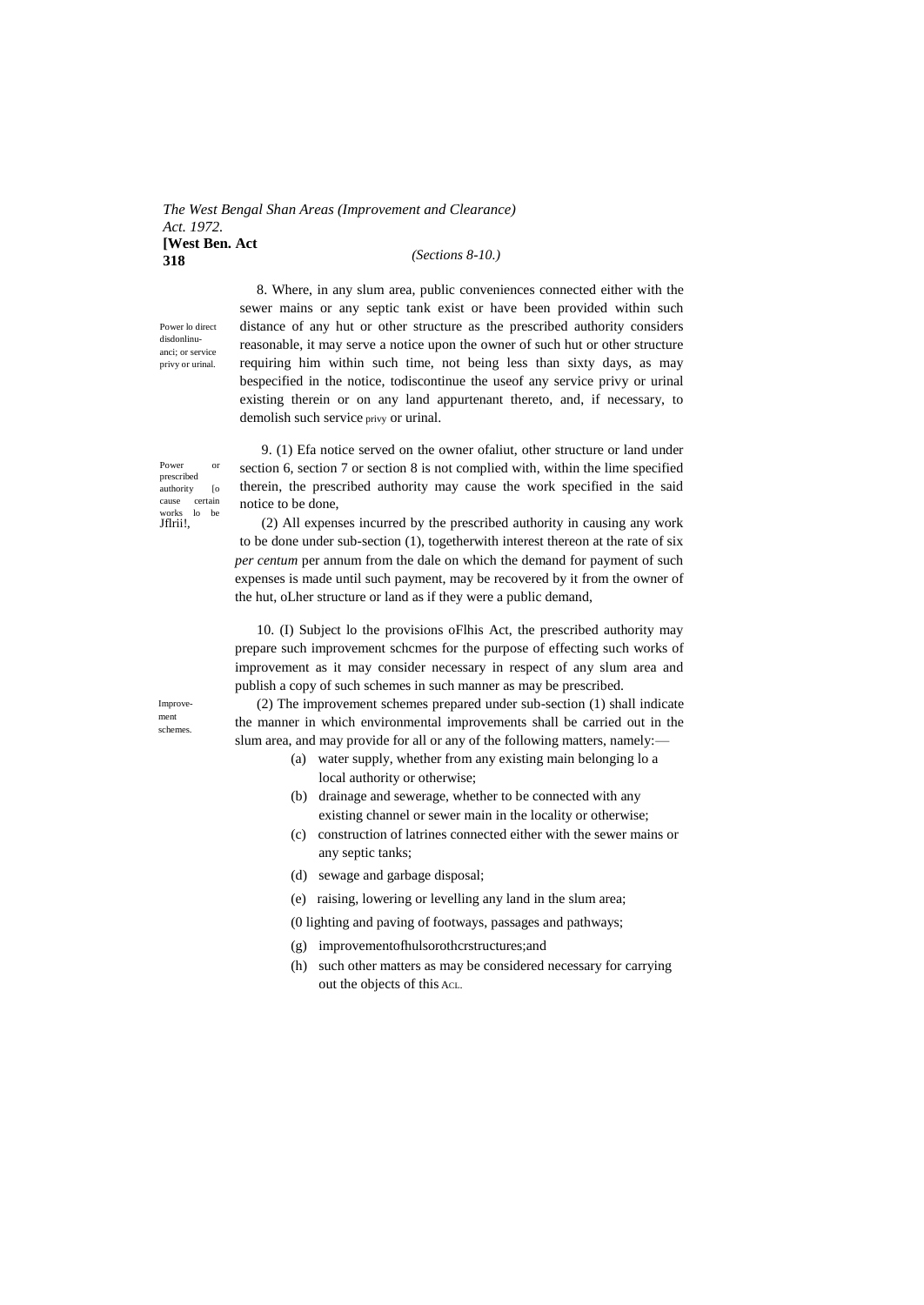319 *The***Wi'JY** *Bengal Slum Areas (Improvement and Clearance) Act. 1972.*

X of 1972.]

'

## *(Sections II, 12.)*

11. (1) Whenever it appears to Ihe Slate Government thai it is necessary for Ihe purpose of implementing any improvement scheme prepared under this Act in respect of any slumarcathat the right of user in any land in or around such slum area should be acquired,—

- (a) for the purpose of laying or erection of any cable, wire, pipe, post, drain, sewer main or channel through, across, under or
- over any road, passage, footway or pathway, or (b) for the installation of any equipments or appliances, or
- (c) for the construction of any other work,

the State Government may, by notification, and in such other manner as may be prescribed, dcclare its intention to acquire the right of user therein, giving a brief description of the land over which the righl of user is to be acquired and inviting suggestions or objections from persons likely to be affected thereby within such time as may be prescribed.

(2) Every suggestion or objection received in pursuance of the notification referred to in sub-section (1) shall be forwarded by the State Government lo the prescribed authority and the prescribed authority shall after giving a reasonable opportunity of being heard, to all the affected persons and after making such inquiry as ii may consider necessary, submit a report to ihe State Government stating its views thereon and the State Government may, after considering the views of the prescribed authority, by notification, declare that the righl of user in the land should be acquired,

(3) On the (late of publication of the declaration u nder sub-section (2), the right of user in Ihe land shall vest absolutely in the State Government free from all incumbrances.

(4) Notwithstanding anything contained in sub-scciion (3), the Slate Government, on such terms and conditions as it may think fit to impose, may directby order in writing thai therightofuser in the land shall, instead of vesting in the State Government, vest in the prescribed authority on Ihe date of publication of the declaration.

(5) If, within a period of three years from the date of issue of the notification under sub-section (1), no declaration is published under subsection (2), such notification shall cease to have effect on Ihe expiration of that period.

12. Where the righl of user in any land has vested in the prescribed authority under scction 11, ii shall be lawful for any person authorised by such prescribed authority lo enter into or upon the land and do all things necessary for canying out the works of improvement referred lo in sub-section (I) of section 11 and take such steps as are necessary for the repair and maintenance of such works.

Power lo cnlL'r and carry oul mcuMires

lo implement improveme nt scheme.

Right of user lo vest in State Govennncni prescribed authority.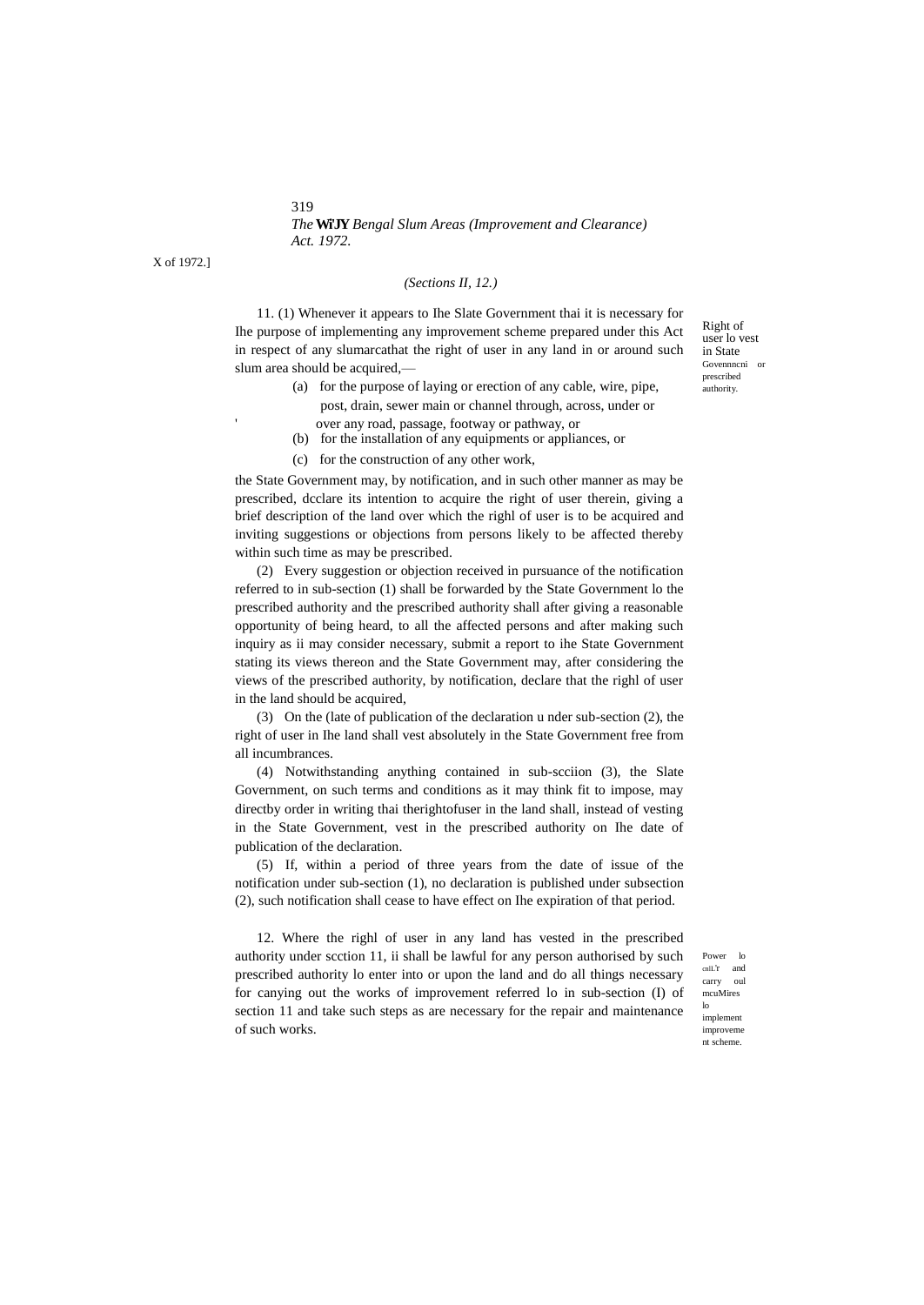## **[West Ben. Act** 320 *The West Bengal Slum Areas (Improvement and Clearance) Act, 1972.*

## *(Section 13.)*

Slum Clean net and Redevelopment Scheme.

13. (1) Where it appears lo the prescribed authority lhat in view of Ihe unhealthy, unhygienic, insanitary and congested conditions existing in a slum area, it is not expedient to carry out works of improvement in pursuance of the improvement schemes prepared under this Act for such slum area without redeveloping that area after demolishing the huts and other structures (hereon, it may prepare a scheme, to be known as a "Slum Clearance and Redevelopment Scheme" and publish a copy thereof in such manner as may be prescribed inviting suggestions and objections.

(2) Every such Scheme shall, as far as practicable, indicate the manner in which clearance and redevelopment shall be carried out and may provide for all or any of the following particulars, namely:—

- (a) the acquisition of any land or other property in the area comprised in the Scheme, or affected by, or required for the cxeculion of, the Scheme;
- (b) the reservation, acquisition or allotment of land or other property for any of the matters specified in sub-section (2) of section 10;
- (c) the laying or relaying of any area comprised in the Scheme;
- (d) the provision of alternative accommodation, temporary or permanent, for the inhabitants of the area who may be displaced by reason of the execution of the Scheme or any part thereof;
- (e) the construction, alteration or widening of streets or passages;
- (f) the suspension, as far as may be necessary for the proper carrying out of the Scheme, of any rule, bye-law, regulation, notification or order made or issued under any law for the lime being in force which the Legislature of the State is competent to make;
- (g) an estimate of the total cost of the Scheme; and Qi) such other

matters not inconsistent with the objects of this

Act as may be directed by the State Government.

(3) The prescribed authority, after considering any objection or suggestion relating to the Scheme referred to in sub-section (1) and received within thirty days from (he date of publication of the said Scheme and after making such modification in the Scheme as it thinks fit, shall, not later than twenty-four months from Ihe date of publication of the Scheme, sanction it, subject Lo the approval of the State Government, by notification and by such other means as are calculated to bring it to the notice of all persons concerned.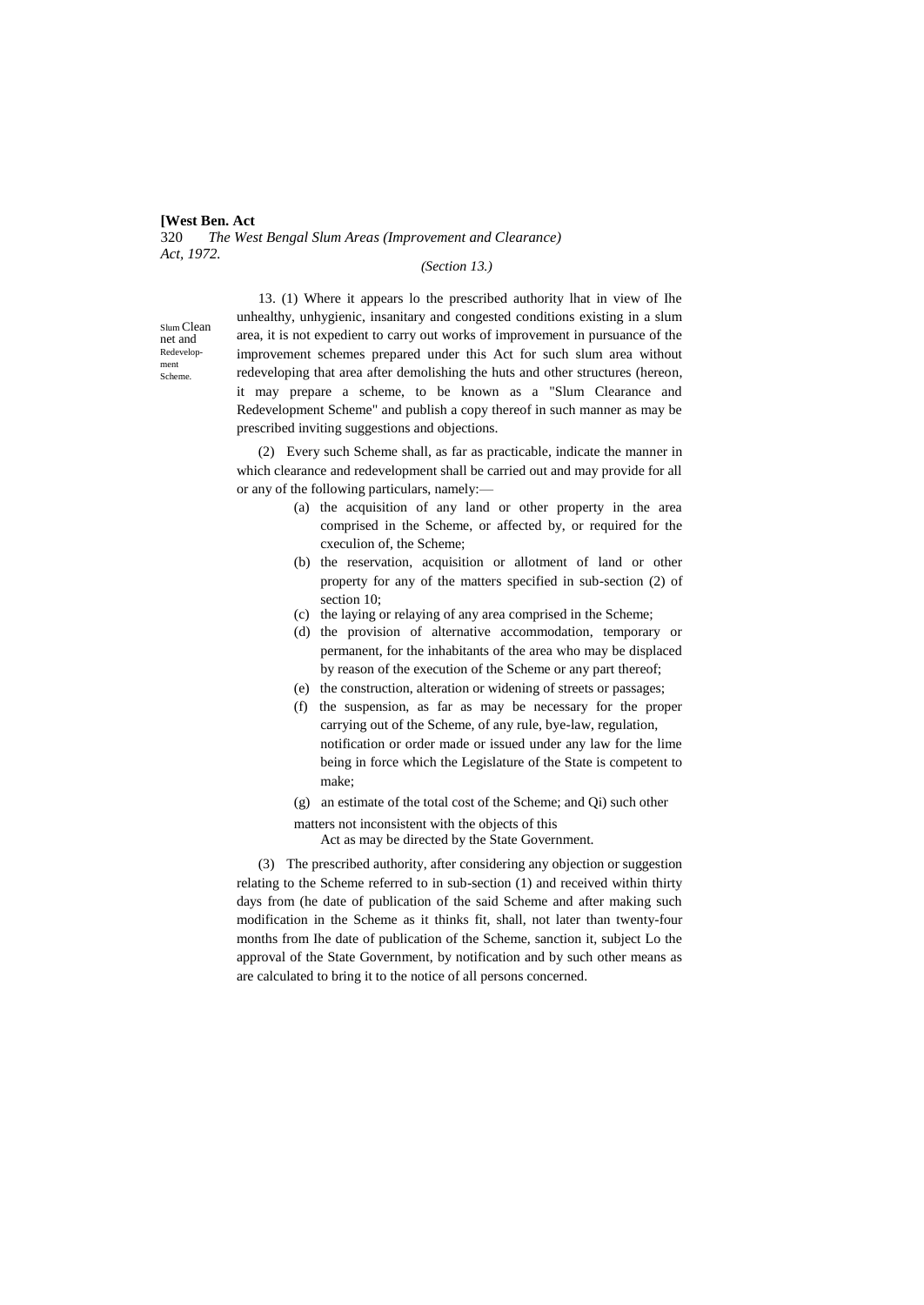*The West Bengal Slum Areas {Improvement and Clearance)* X or 1972.] *Aci. J 972.*

## *(Section 14.)*

(4) Where a Scheme is sanctioned under sub-section (3), Ihe Slate Government may, on (he recommendation of the prescribed authority, by order published in the *Official Gazette*, suspend, to such extent only as may be necessary for ihe proper carrying out of the Scheme, any rule,

bye-Jaw, regulation, notification or order made or issued under any law for the time being in force which the Legislature of the Slate is competent to make.

14. (I) Where the State Government is of opinion that for the puquosc  $p_{0W}$ cr of ofcarryingou t any Slum Clearance and Redevelopment Scheme sanctioned under this Act, it is nccessary lo acquire any land or any other immovable  $_{[0]}$  acquire property within, adjoining or surrounded by, any slum area, it may, by a <sup>lnnd</sup>- notice published in the *Official Gazette* and by such oihcr manner as may be prescribed, acquire such land or immovable properly with effect from such date as may be specified in the notice.

(2) With effect from the date specified in the notice referred lo in sub-section (1), the land or immovable property as is mentioned in ihe notice shall vest absolutely in the State Government free from all incumbrances.

(3) Notwithstanding anything contained in sub-section (2), ihe Stale Government may, on such terms and conditions as it may think fii to impose, direct by order in writing that such land or immovable properly shall, instead of vesting in the Slate Government, vest in the prescribed authority, and thereupon the prescribed authority shall—

- (a) take possession of the property as aforesaid in such manner as may be prescribed, and
- (b) clear and redevelop the area in accordance with the Slum Clearance and Redevelopment Scheme sanctioned under section 13, and
- (c) dispose of surplus landorimmovablepropcrty, ifany, with such notice to the previous owner thereof and subject to such terms and conditions as may be prescribed in this behalf.

(4) Before taking possession under clause (a) of sub-section (3) of any hut or other structure situated upon any land acquired under this section, such officer of the prescribed authority, as may beduly authorised in this behalf, shall determine, after such inquiry and inspection as may be considered suitable,—

- (a) the cost of erection or removal of such hut or other structure,
- (b) the cost of dismantling and re-erecting any plant, machinery or other equipment used for any trade or industry carried on in the hut oroihcr structure, and
- (c) compensation of any temporary loss of vocation,

**321**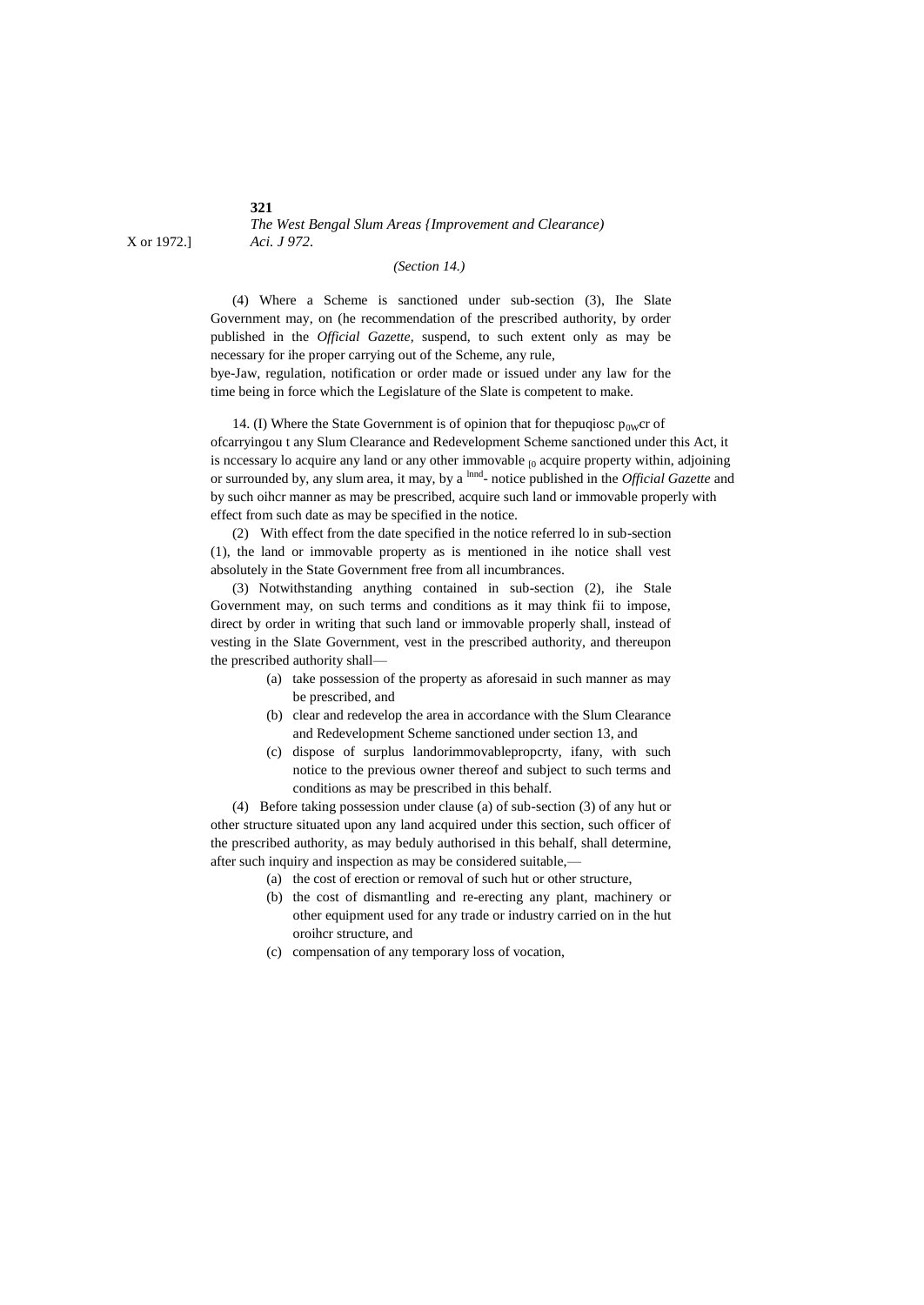$322$ *The***Wi'JY** *Bengal Slum Areas (Improvement and Clearance) Act. 1972.* [West Ben. Act

*(Section 15.)*

and shall pay ihe amount so delermincd lo the owner or occupier, as the case may be.

Principles J5. (i) Where the right of user in any land has vested in the State

mining Government under sub-section (3), or in the prescribed authority under

compciisa- sub-section (4), of section 11, the Slate Government or the prescribed authority, as the case may be, shall be liable to pay lo the owner and to any other person whose right of enjoyment in that land has been injuriously affected by reason of such vesting, compensation calculated at ten *per centum* of ihe market value of that land on (he dale of notification under sub-section (I) of section 11.

> (2) Where, in pursuance of any Slum Clearance and Redevelopment Scheme, any land or immovable properly has been acquired, and has vested in the State Government under sub-section (2), or in the proscribed authority under sub-section (3), of section 14, the State Government or the prescribed authority, as the case may be, shall be liable to pay—

- (a) to each intermediary in respect of his rights and interests—
	- (i) in any land, an amount equal to twenty times, and
	- (ii) in any hut or other structure situated in the land and belonging to such intermediary, a further amount equal to five times,

the net annual income of such intermediary from such land or such hut or other structure, as the case may be;

(b) lo every thika tenant in respect of the rights and interests in any land, huis or oiher structures thereon, at an amount equal to five times the net annual income of the *thika* tenant from such land, huts or other structures.

*Explanation.*—In this sub-seclion,—

- (i) "net annual income", in relation to any person, means the yearly average of his net income during a period of five consecutive years immediately preceding the date of vesting;
- (ii) "net income", in relation to any person, means the amount arrived at by deducting from his gross income the following, namely:—
	- (a) ihe rents and taxes, if any, payable by such person in respect of the property concerned, and
	- (b) the cost of management and collection calculated at an amount not exceeding three *per centum* of the gross income;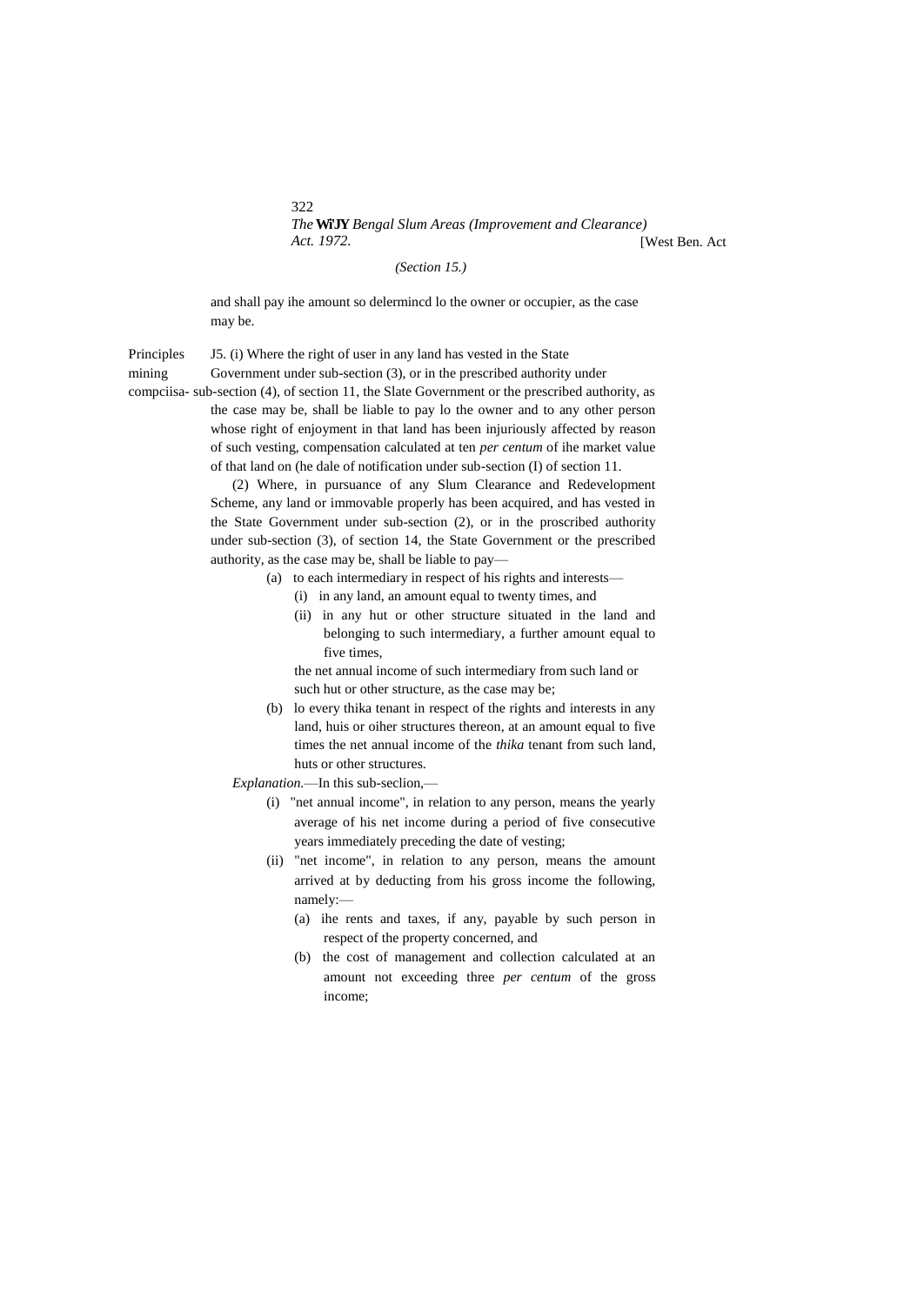323 *The***Wi'JY** *Bengal Slum Areas (Improvement and Clearance) Act. 1972.*

#### *{Sections 16. 17.)*

(iii) "gross income", in relation **ID** any person, means the -j income actually derived or derivable by such person:

Provided lhat, where only a portion of any land is lei oui by any person For any period during ihe five consecuiive years immediately preceding the dale of vesting, the gross income of such person from the entire land or immovable properly for such period shall be calculated on the basis of the income actually derived by him during such period for the ponion so let oui.

Manner of 16. The compensation payable in respect of the acquisition of any interest under this Act either to one claimant or to several claimants jointly shall, subject to the provisions of this Act, be paid in the following manner, namely:—

payment of

compensation. (a) payment in cash shaJI be made in accordancc with the following Table, namely:—

#### TABLE

Net compensation. Payment to be made in cash (i) For the first Rs. 5,000 or 100 *per centum* of the

amount of compensation payable.

70 *per centum* oT the amount.

50 *per centum* of ihe amount.

30 *per centum* of the □ mount by which ihe compensation

less of the amount. exceeds Rs. 15,000;

(b)

|                                                                     |                                          | save as otherwise provided in  |
|---------------------------------------------------------------------|------------------------------------------|--------------------------------|
| (ii)                                                                | For the next Rs. $5,000$ or              | clause (a), the balance of the |
|                                                                     | less of the amount. For the              | compensation, if any, shall be |
|                                                                     | next Rs. 5,000 or less or ihe            | paid to the claimants at their |
| (iii)                                                               | amount. For the balance of               | opiion in cash or in bonds     |
|                                                                     | the amount of compensation               | issued by ihe State            |
| (iv)                                                                | where such amount exceeds<br>Rs. 15,000, | Government or the prescribed   |
|                                                                     |                                          | authority, as the case may be, |
|                                                                     |                                          | repayable at par and maturing  |
|                                                                     |                                          | at the end of fifteen years    |
|                                                                     |                                          | from the date of vesting and   |
| corrying interest from the date of such vesting at the rate of five |                                          |                                |

carrying interest from the date of such vesting at the rate of five and a half *per centum* per annum.

17. (1) Any person aggrieved by the amount offered to be paid under subsection (4) of section 14 or under section 15 or apportionment thereof may prefer an appeal to such appellate authority as may be appointed by ihe State Government by notification in this behalf and the decision of the appellate authority thereon shall be final.

Appeal.

X of 1972.]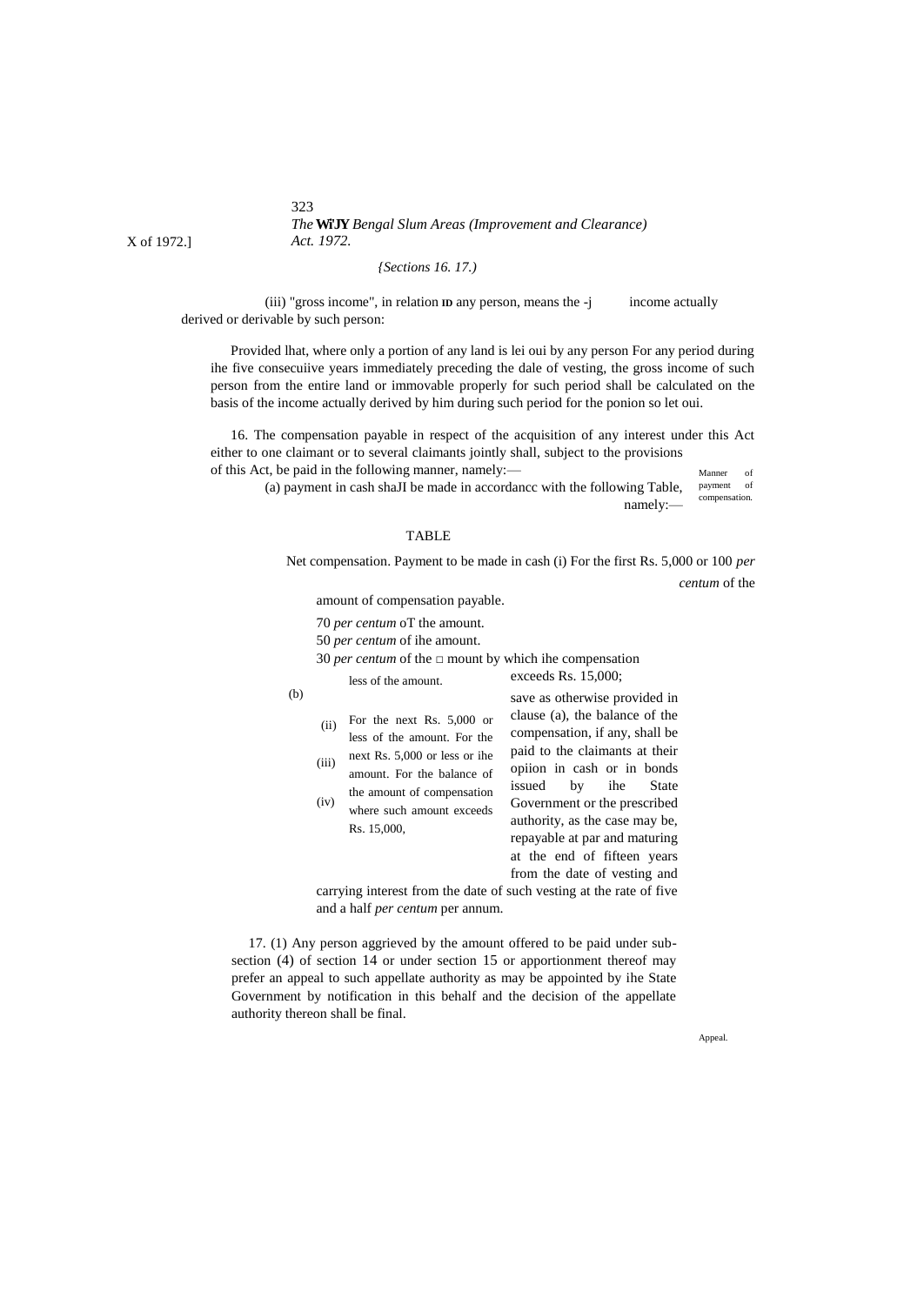**324** *The West Bengal Slum Areas (Improvement and Clearance) Act. J 972.*

[West Ben. Act

## *(Sections 18, 19.)*

(2) No person shall be appoinled under sub-seclion (1) as an appellate authority lo hear appeals under this Act unless he is, or has been, or is qualified for appointment as, a District Judge.

(3) An appeal shall be filed within such time and shall be heard and disposed of in such manner and according lo such procedure as may be prescri bed.

Poorer to obtain may, by order, requireany person to furnish such information in hispossession in forni.nl ion. 18. (1) For ihe purpose of canying out any of the provisions of this Act and the rules or schcmes framed thereunder, the Stale Government or any prescribed authority wiltiinsuch time, not being earlier than thirty days from the data of issue of the order, as may be specified in the order.

(2) Every person required under sub-section (I) lo furnish any information shall be deemed to be legally bound to do so wilhin the meaning of section 176 of the Indian Penal Code. 18G0 -

Power of unity.

19. (I) Any officer of the Slate Government or of the prescribed authority duly authorised in this behalf may, with\_or without assistants and workmen, enter into or upon any land, hut or other structure, in order—

(a) lo make any inquiry, inspection, survey or measurement,

- (b) to lake levels,
- (c) to dig or bore into ihe sub-soil,
- (d) to sec out boundaries and intended lines of work.
- (e) to mark levels, boundaries and lines by placing marks and cutting trenches, or .
- (f) to do any oiher thing.

for the purpose of carrying out any of the provisions of this Act, the rules or schemes framed thereunder:

. Provided thai—

- (a) no such entry shall be made between sunset and sunrise; and
- (b) no such entry shall be made in any hui or other structure or enclosed court or garden attached thereto save with the consent of the occupier thereof and, in case such consent is withheld, save after giving three days' written notice to the occupier.

(2) Ajiy person authorised under sub-section (I) to enter any land, hui or other structure, and his assistants and workmen, shall be deemed to-be a public servant wilhin the meaning of section 21 of the IndianPenal Code.  $45 \frac{\alpha}{66}$ -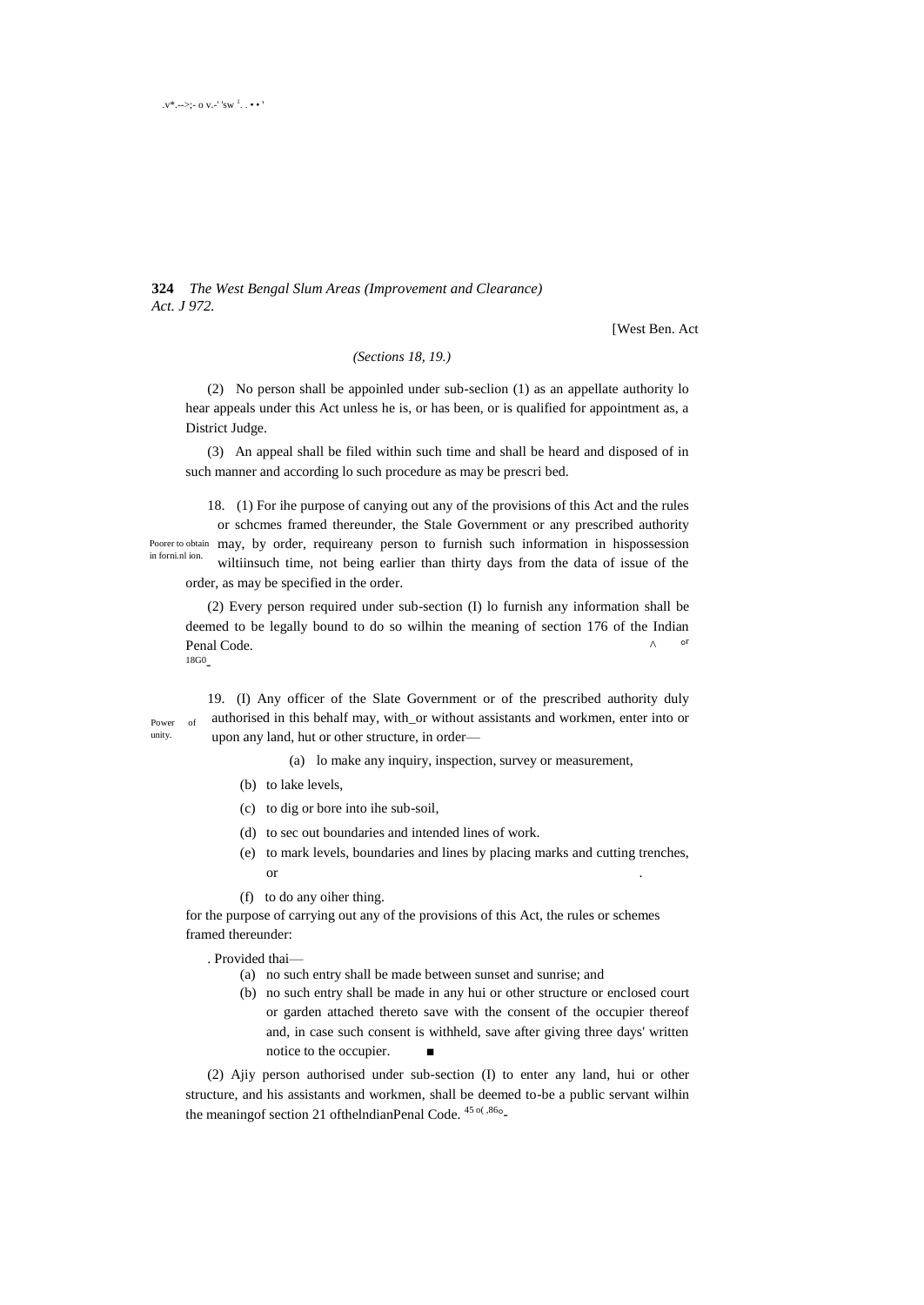#### *(Sections 20-25.)*

20. For determining ihe amount.payable under sub-section (4) of Powcrio >. section 14, ihe officer referred to in that sub-section, and for determining  $\text{TM}_{c}^{\text{mmon}}$ 

*The West Burney subsection (2)* of section 12, the presenced during of 325 *Shun Areas (Improvement and Clearance)* provisions of this Act, have power to summon and enforce ihe attendance of the amount payable under sub-section (2) of section 15, the prescribed authority or the appellate authority, as the case may be, shall, subject to such rules as may be made under this Act, and insofar as such powers are necessary for carrying out the witnesses, including the parties interested, and to compel the production of documents by the same means and so far as may be, in the same manner as is provided in the Code of Civil 5 of 1908. Procedure, 1908, with regard to a suit tried by a Civil Court.

21. No suit or proceedingshall lie against the State Government or any indemnity, prescribed authority, and no suit, proceeding or prosceuiion shall lie against any person, for anything in good failh done or intended lo be done in pursuance of this Act or any rule, scheme or order made thereunder.

22. The provisions of any law for the time being in force in aslum area Other laws which are inconsistent wilh ihe provisions of (his Act shall, so long as ihis Act continues to apply lo such slum area, remain suspended in dial area.

23. Notwithstanding the suspension of any law in force in a slum area Savings, by reason of the provisions of section 22, anyihing done, action taken or work undertaken under any such law shall, if it is nol inconsistent with the provisions of Ihis Act, continue to be done, taken or undertaken, as the case may be, as if that area had not been declared under this Act lo be a slum area.

24. Where Ihe State Government is of opinion thai in view of ihe Revocation improvements made in a slum areaor for any other reason, ihe continuation oriiechraof the declaration of any area as a slum area is no longer necessary, ii may,  $U_{\text{U1}}(j_{cr})$ by notification and in such other manner as may be proscribed, revoke that section 2. declaration.

25. (I) The Stale Govemmenl may, by notification, make rules for Powerio carrying out Ihe purposes of this Act.  $TM, CS$ 

(2) In particular, and wiihoui prejudice to the generality of the foregoing power, such rules may provide for all or any of the following mailers, namely:—

- (a) ihe manner of publication of copies of the schemes framed under this Acl;
- (b) the manner of publication of the notice referred lo in subsection (I) of section 14;
- (c) the manner of taking possession of a property by a prescribed authority under sub-seclion (3) of section 14;
- (d) the lime wiihin which an appeal under seclion 17 shall be filed and Ihe manner and procedure of disposing of such appeal; and
- (e) such oilier matters as are reqired to be, or may be, prescribed.